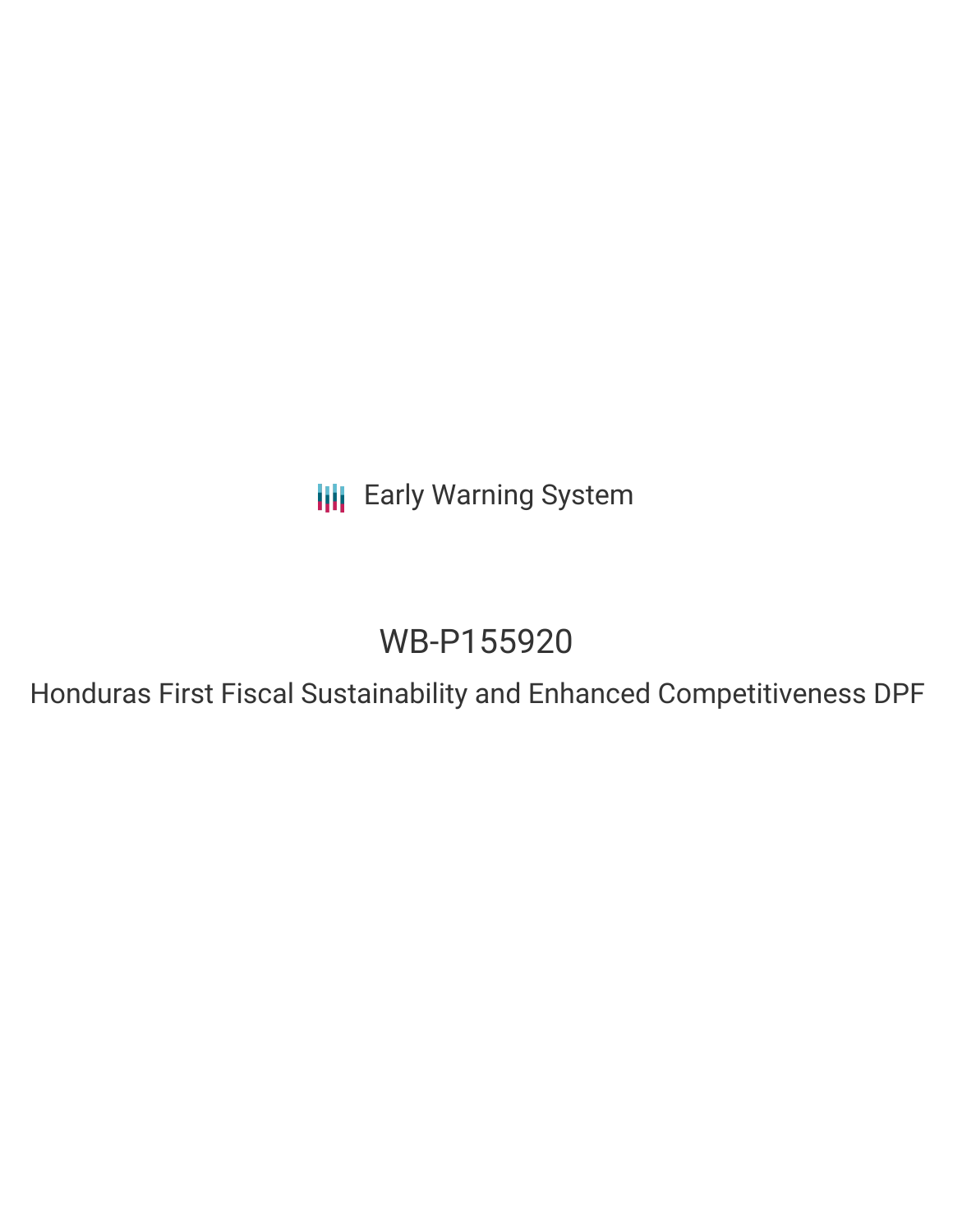

## **Quick Facts**

| <b>Countries</b>               | Honduras                                                |
|--------------------------------|---------------------------------------------------------|
| <b>Financial Institutions</b>  | Inter-American Development Bank (IADB), World Bank (WB) |
| <b>Status</b>                  | Canceled                                                |
| <b>Bank Risk Rating</b>        | U                                                       |
| <b>Voting Date</b>             | 2015-12-15                                              |
| <b>Borrower</b>                | Ministry of Finance - Honduras                          |
| <b>Sectors</b>                 | Finance, Law and Government, Technical Cooperation      |
| <b>Investment Type(s)</b>      | Loan                                                    |
| <b>Investment Amount (USD)</b> | \$50.00 million                                         |
| <b>Project Cost (USD)</b>      | $$50.00$ million                                        |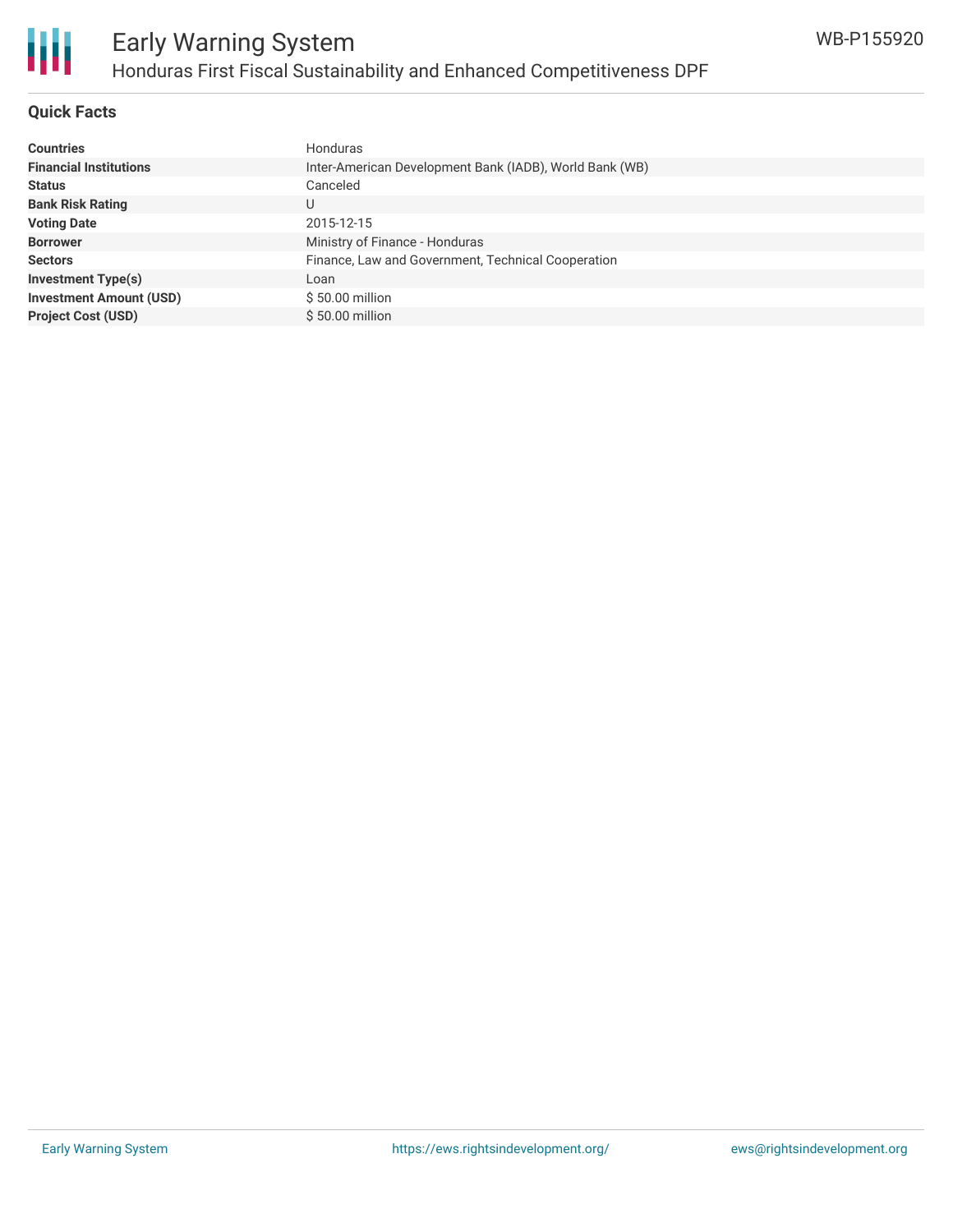

## **Project Description**

This project provides funds to support Honduran government efforts in strengthening fiscal sustainability and improving the regulatory framework. Specifically, the project will examine the areas of fiscal and financial management, energy subsidies, and the targeting and transparency of social spending.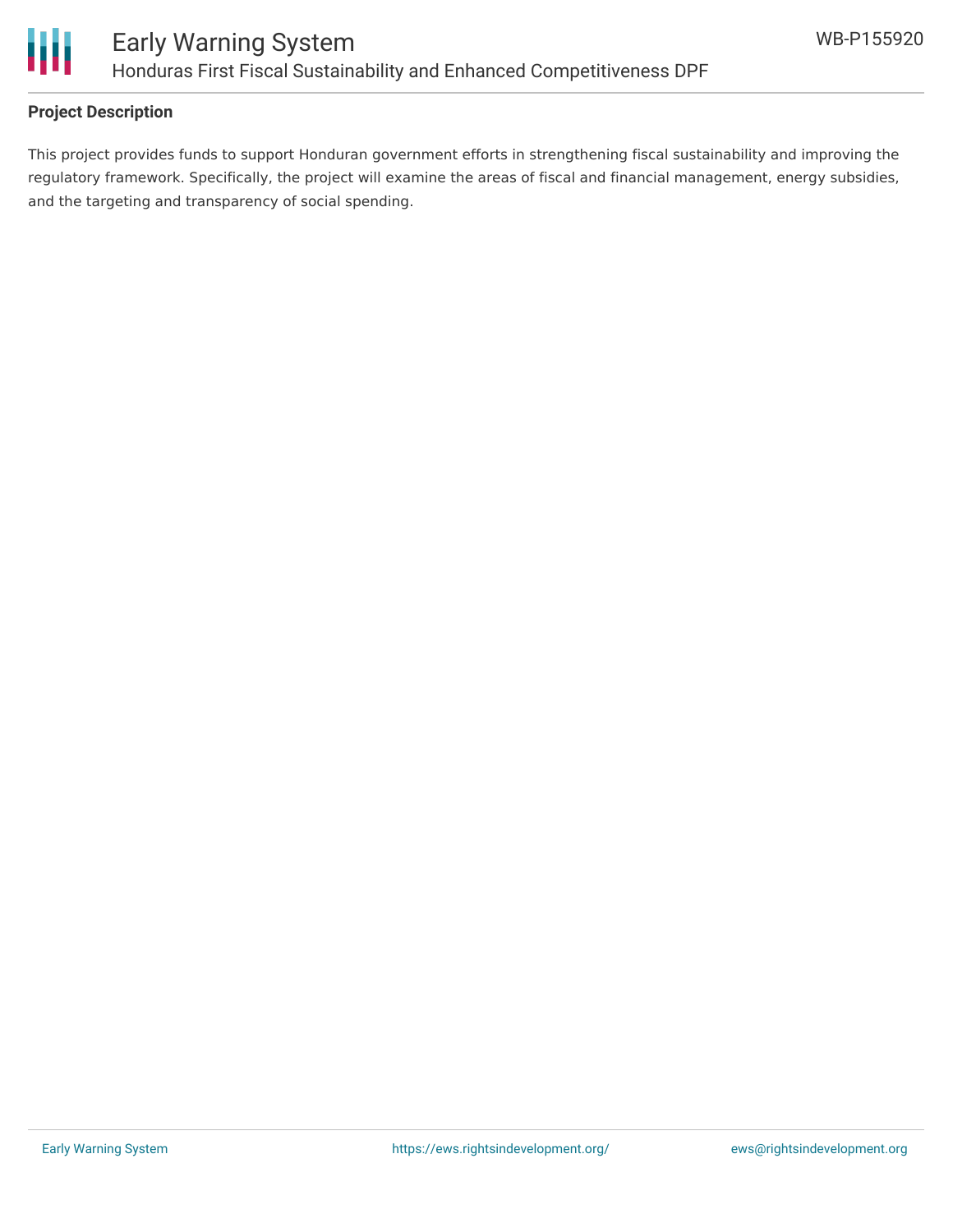

# Early Warning System Honduras First Fiscal Sustainability and Enhanced Competitiveness DPF

#### **Investment Description**

- Inter-American Development Bank (IADB)
- World Bank (WB)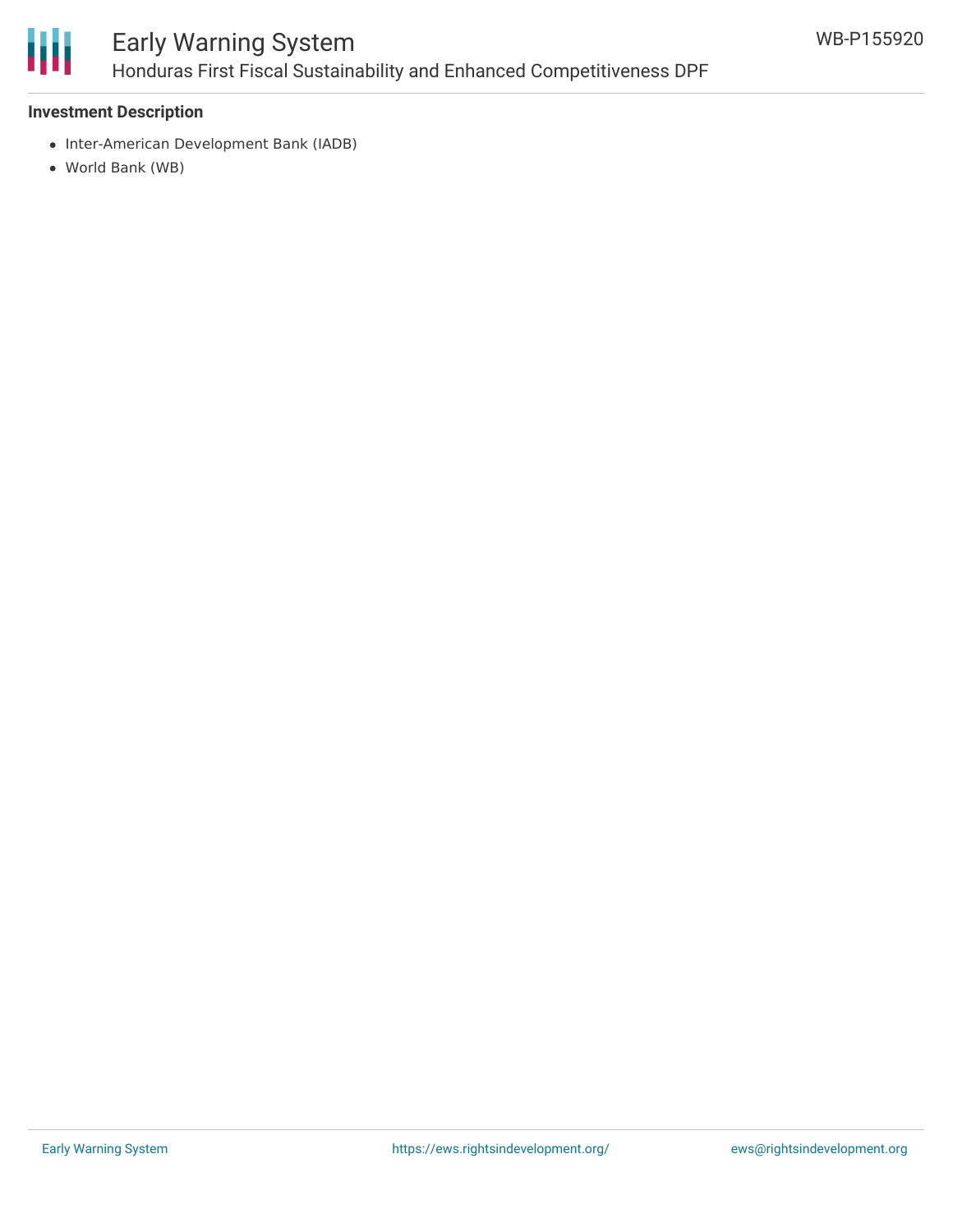

## **Contact Information**

World Bank Contact: Marco Antonio Hernandez Ore Title: Senior Economist Tel: (202) 473-6802 Email: marcohernandez@worldbank.org

Recipient Contact: Rocio Tabora Title: Vice Secretary of Finance at the Ministry of Finance Tel: (504)2237 4537 Email: rtabora@sefin.gob.hn

ACCOUNTABILITY MECHANISM OF WORLD BANK

The World Bank Inspection Panel is the independent complaint mechanism and fact-finding body for people who believe they are likely to be, or have been, adversely affected by a World Bank-financed project. If you submit a complaint to the Inspection Panel, they may investigate to assess whether the World Bank is following its own policies and procedures for preventing harm to people or the environment. You can contact the Inspection Panel or submit a complaint by emailing ipanel@worldbank.org. You can learn more about the Inspection Panel and how to file a complaint at: http://ewebapps.worldbank.org/apps/ip/Pages/Home.aspx.